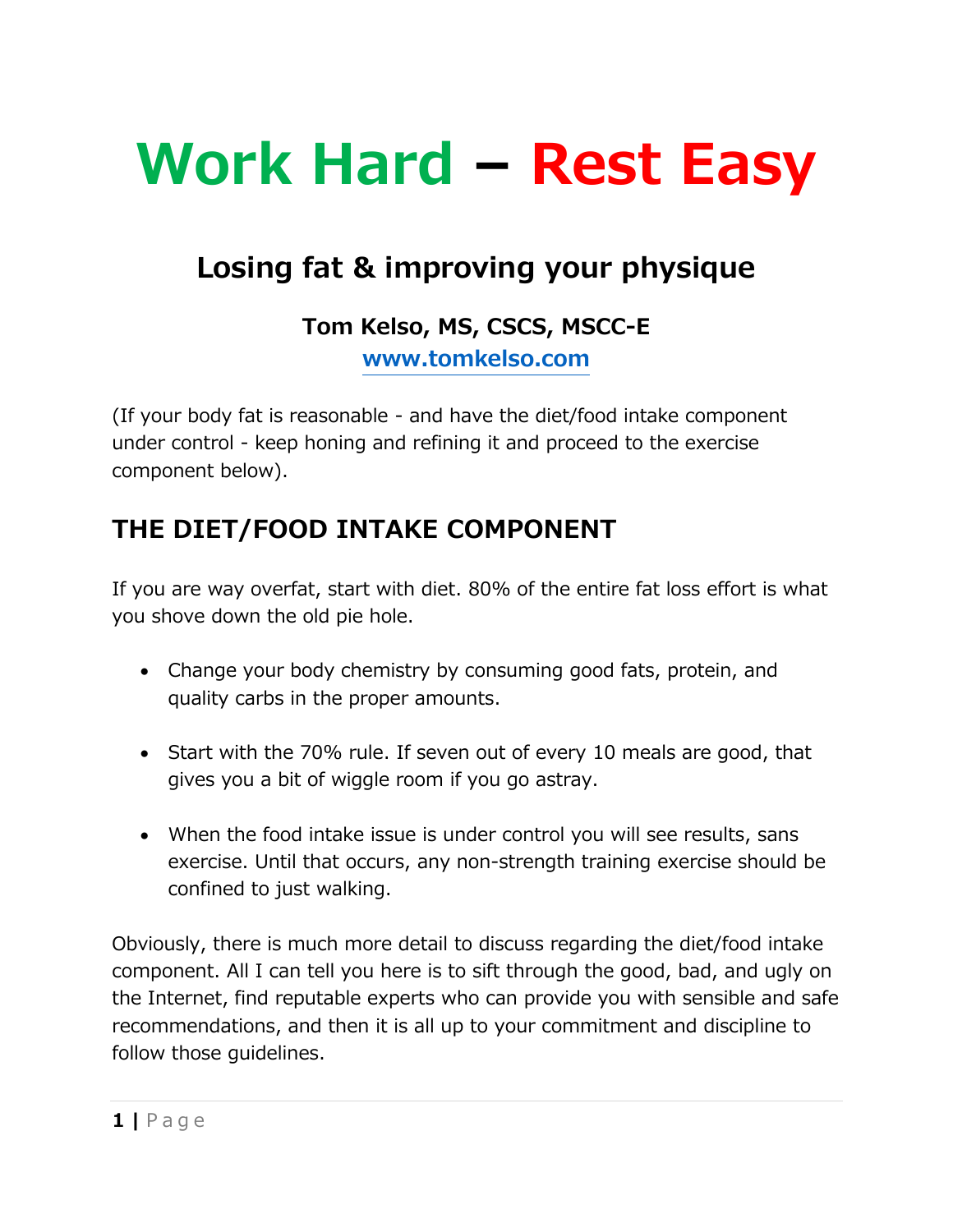It CAN be done because your body is essentially a chemistry set, so if you consume the proper type and amount of chemicals (food), it will react positively to help you meet your goals. But it comes down to discipline because food manufacturers have hijacked our brains with sugar, sodium, and bad fats. They concoct a plethora of great tasting (but addicting) products and want you to consume them because it generates piles of \$ for them. You consume them, you like them, you want more, you over-consume them, they make big \$, but over time you degrade tour body, and it responds with type two diabetes, heart disease, obesity, and all the ailments that come with those.

Remember, though, YOU control food intake. Get a grip on it, slowly make better choices (they are out there!), and you will succeed.

After you get that straight we will deal with the exercise component.

### **THE EXERCISE COMPONENT**

#### **Before proceeding, understand this**:

- Doing *something* is better than doing nothing.
- If you are doing *something*, give *100% of your effort*, whatever that 100% is.
- Do this *something at 100% effort* on a *consistent basis*. Two or three times per week is better than zero times per week (and not a huge time commitment).
- If you do not agree with those three points do not bother reading any further.

Okay, assuming you have shored up your diet and are now eating the appropriate number of calories coming from quality carbs, protein, and good fat, it is time to consider implementing sensible exercise choices.

Here is the precursor to the forthcoming discussion: *there is no need to make a bee line to the "cardio" machines when you enter the gym/fitness center!* Look left or right…yes, those are weight machines, barbells, and dumbbells. Befriend them even though you will be using them to inflict some temporary pain and discomfort on yourself.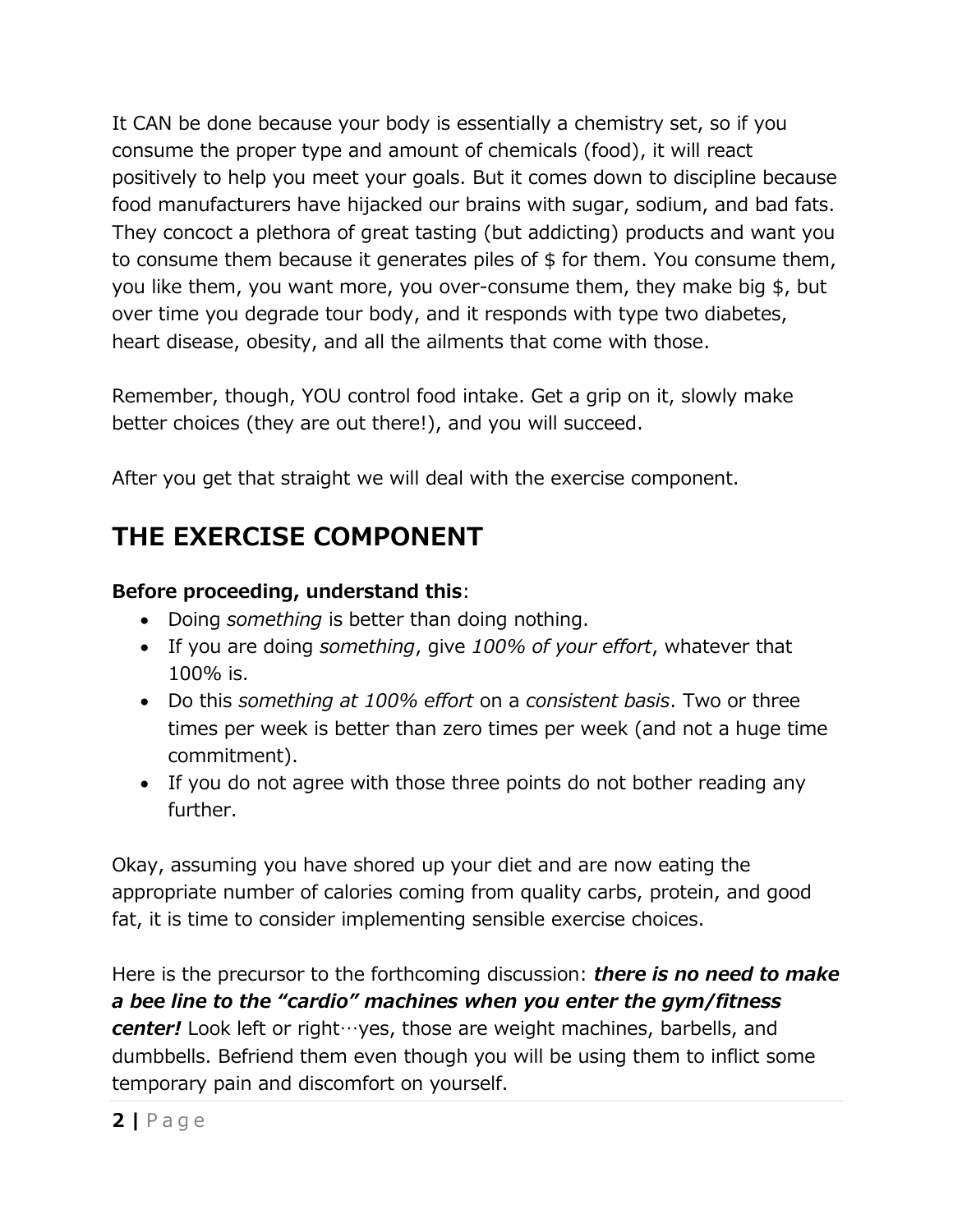**ELIMINATE conventional "cardio" sessions**. Expunge those 3-mile runs, the one-hour, low effort dates with an electronic device (i.e., elliptical), and those minimal muscle stimulating and low energy consuming yoga classes because they…

- Catabolize muscle and increase cortisol levels. This results in losing good body shape and decreasing your calorie burn potential. The goal should be to build or at least maintain shapely muscle mass.
- Lower your metabolic rate. That means you will lose muscle  $+$  burns fewer calories = the body will respond by storing more fat. AGAIN, you should attempt to *build muscle*. For the love of Richard Simmons, DO IT!
- Increase the risk of overuse injuries. Lots of running  $=$  thousands of ground contacts ON EACH LEG  $=$  a heap of joint/muscle stress to deal with. IT IS NOT NECESSARY TO RUN IF YOUR GOAL IS TO LOSE FAT. Yoga and Pilates are joint-friendly, but they POORLY tax a lot of muscle…an awful option for the time committed to them.
- Make you either "skinny-fat" or "unshapely-frail." Weak, soft, and thin is no way to go through life, son (just like fat, drunk, and stupid according to Dean Wormer).

#### *Time to explain how the pinchable adipose fat is used…the "U.S. Oil Reserves" of the body…only used in emergency situations.*

You need to create an environment which taps into those reserves, so know this...

Pure aerobically work *does* proportionally burn more fat than carbs, but minimally at best, due to fat being nine calories/gram and carbs only four (your pinchable gut and love handles have at least one marathon in them). So, you can "exercise" aerobically for one hour, burn 500 calories, but not create a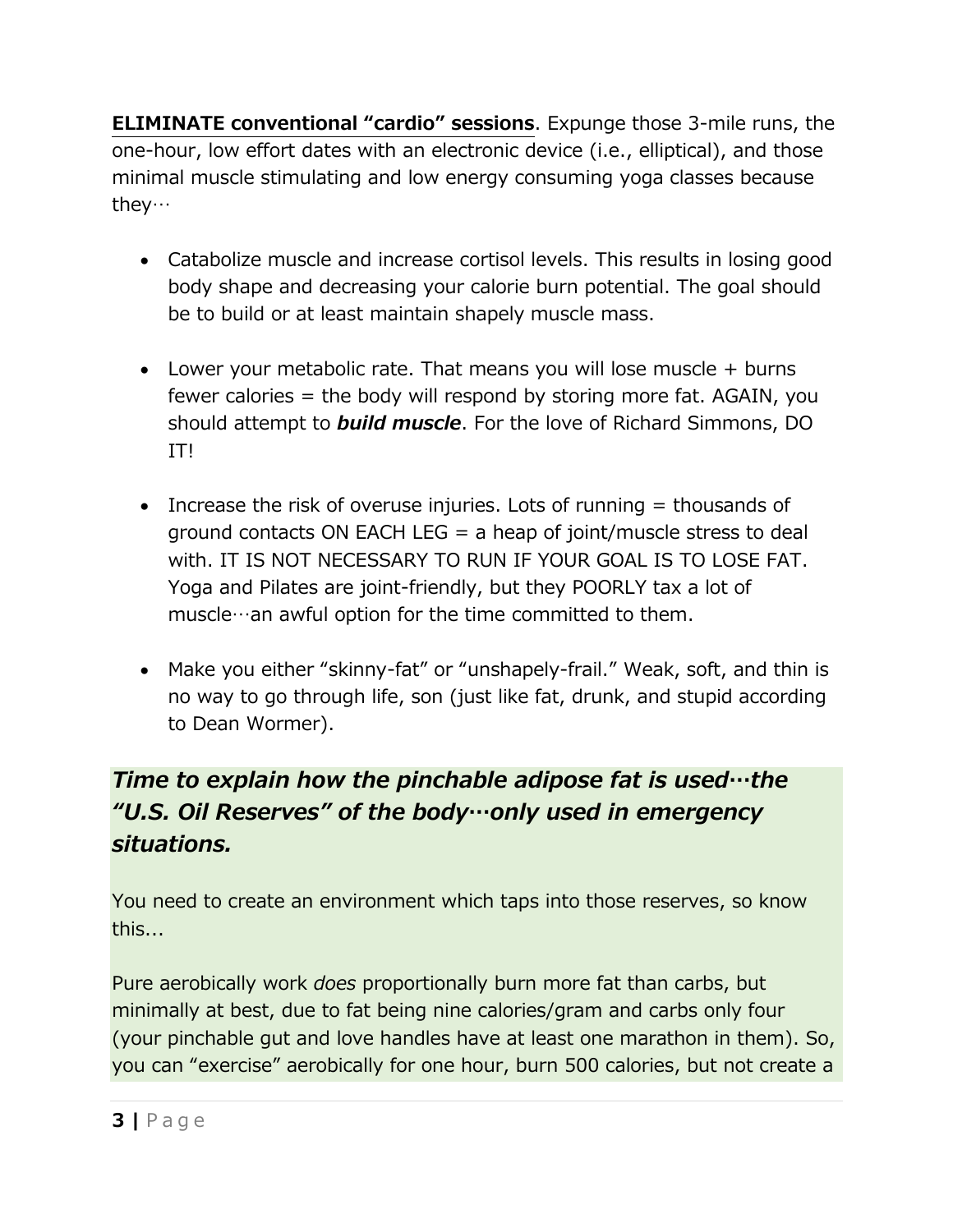high post-session calorie demand. Not much of an advantage since you are also NOT building metabolically active muscle tissue. Think about that.

Pure aerobic work uses less overall MUs/fibers, and that equals less overall energy used. Minimal muscle is worked so only a minimal amount of postsession calorie demand is needed due to only recruiting the low-threshold type 1 MUs/fibers for the lengthier, lower intensity work demands. Think about that…you are only using a small percentage of your total MUs/fibers (the smaller ones) and the larger ones remain dormant because they are not needed. You are limiting yourself and literally taking the easy way out.

It does not fully tap glycogen (sugar/carbohydrate) stores. Glycogen depletion is needed for the first "phase" of targeting fat stores. One needs to empty their intramuscular glycogen stores to put the onus on stored fat for recovery energy while the depleted glycogen that was used for high-effort training are being refilled during that recovery process.

The best fat oxidation occurs *between* training sessions. Believe it or not (believe it), most stored fat is eradicated in the 24 to 48 hours following a high muscle demand training session. Yes, the body digs into it provided food intake during that time is spot-on.

**Strength train**. Yes, strength train. Lift weights. Resistance train. It is the missing link in an effective fat loss program. Here is why you should choose it over conventional cardio…

- It recruits and overloads more MUs/fibers. More energy used during a hard training session AND following it.
- It builds good muscle shape. Tone and hardness, not soft and mushy. More type 2A and 2X MUs/fibers are recruited and overloaded (in addition to the always-recruited type 1). That increases metabolic rate EVERY DAY.
- It creates better post-exercise calorie usage from the U.S. oil reserve fat stores. Remember, depleted glycogen from the highly taxed 2A and 2X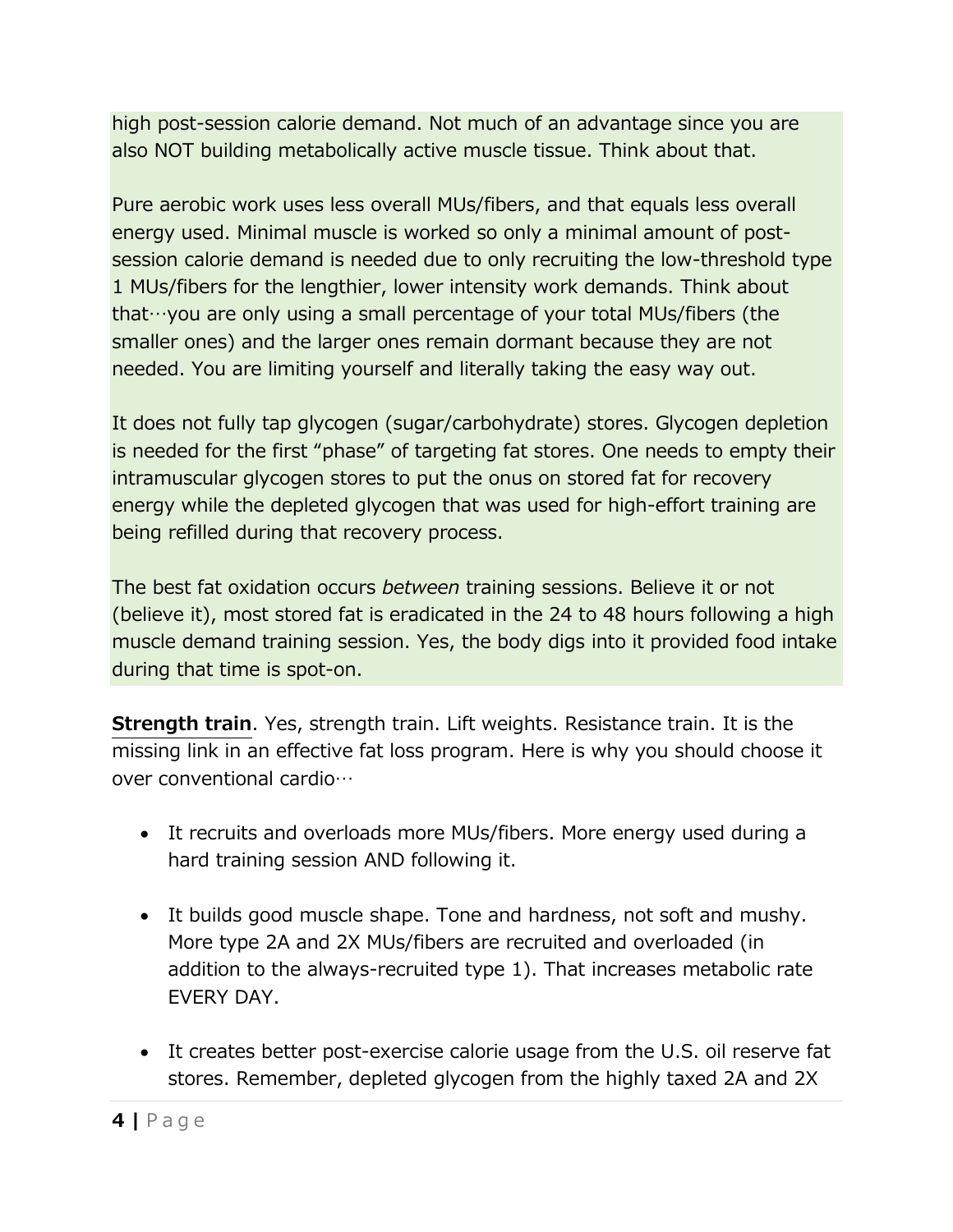MUs/fibers must be refilled. To accomplish that, the body runs on stored fat while the newly ingested food goes to glycogen refilling.

#### *Additional exercise during your now "More attention to food intake + doing strength training" lifestyle (if you cannot live without it)*

Proper calorie intake (quality food and a calorie deficit of some type) and sensible strength training is all one needs to lose fat and look better. However, if you are obsessed with "I need to do cardio," or if you simply like to run, then do it if you can squeeze it into your weekly schedule. But be safe and eschew excessive work which can 1) increase the risk of overuse injuries and/or 2) lead to over-training/under-recovering = greater risk of illness and fatigue.

Do this rather than opting for the potentially over-burdening longer and jointpounding choices:

**Walk**. A safer ancillary calorie-burn with these benefits:

- \*Less joint stress.
- \*Less cortisol increase = does not catabolize muscle.

\*Less lowering of your metabolic rate.

\*Other benefits such as lower cholesterol and blood pressure.

- It increases cortisol, but not excessively. It also increases testosterone and growth hormone which counter any cortisol increases. That is a good thing.
- It is safer on the joints. Proper strength training methods minimize injury risk compared to joint "unfriendly" conventional cardio training. Run, run, run = pound, pound, pound.
- It is less time consuming. If you train hard, less total training time is required. Yes, going 80 minutes is easier (and boring), but not very time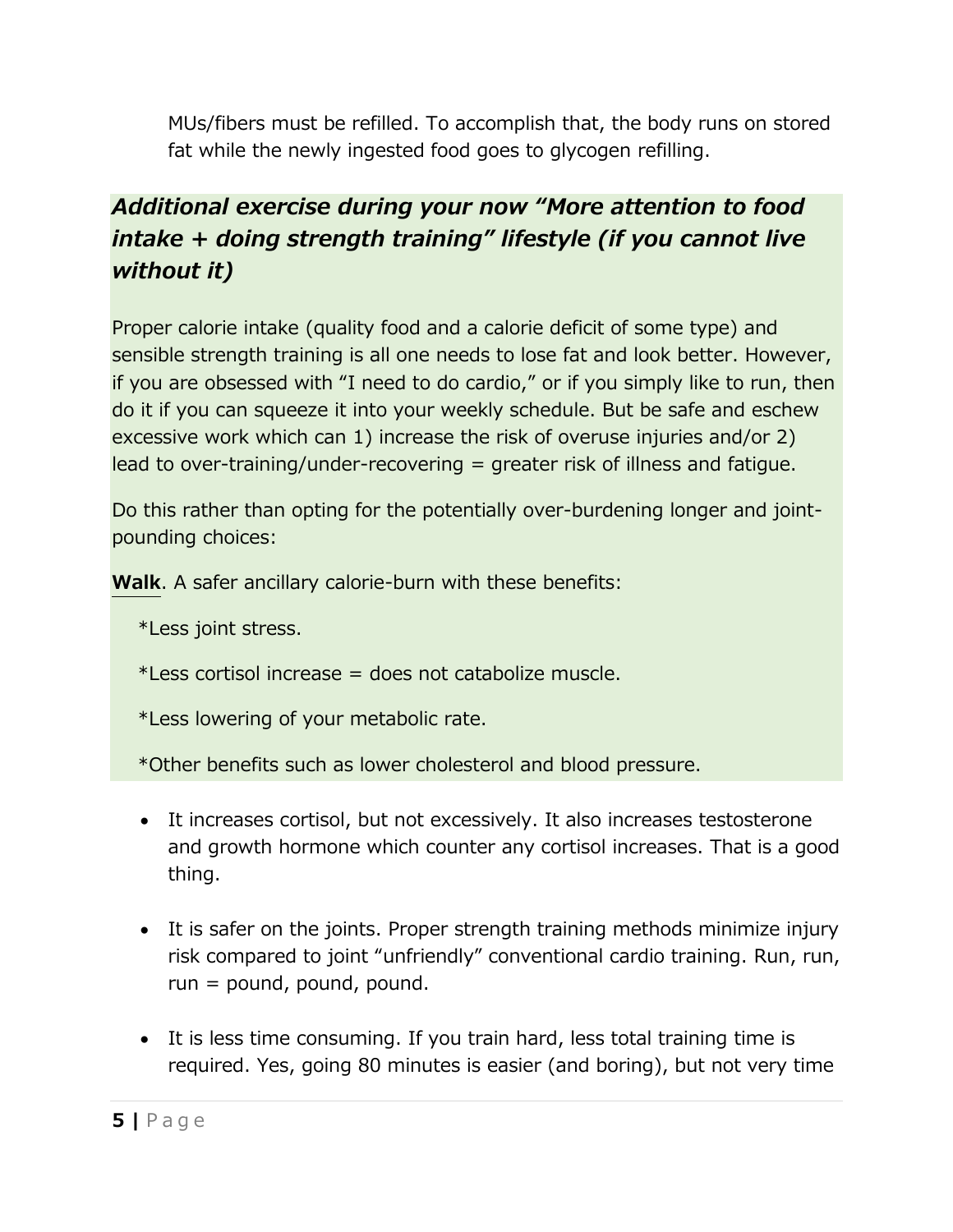efficient for what is gleaned from it (fewer calories burned and less calorie demand post-workout). Go hard, by necessity train less (20 to 45 minutes?), and you will have more time to focus on other aspects of your life. Eureka!

• Makes you stronger and injury resistant. You cannot deny the upside of that. Think about it, lifting heavy objects off the floor or shelf, traversing stair steps, surviving a fall caused by tripping on the edge of the 1970's shag carpet in your man cave, or rising up from the throne after 20 minutes of defecating and reading the latest issue of Mad Magazine. Those daily tasks and situations can all be enhanced and injury-proofed by becoming stronger. 45 minutes on a treadmill watching a television program will not do that.

I am all for reasonable options provided they are safe, time-efficient, and productive. So, *if you need to run*, consider this…

**Interval train**. If addicted to running, do higher-effort interval training. You are still running, but with 1) a higher effort that recruits more muscle and 2) less single-leg ground contacts, and 3) less total workout session time.

What it be?

As opposed to running three miles or mindlessly slogging away for 40 minutes on a stair-stepper, interval training/running may involve less than 1.5 total miles or no more than 20 minutes total session time.

It is essentially periods of high-effort work followed by brief rest time, repeated for anywhere from four to 20 bouts depending on the distance or time of each "interval." Examples:

Running: 5 x 400 meters @ 1:20 with a 2:40 rest between each (around 20 total minutes of your time).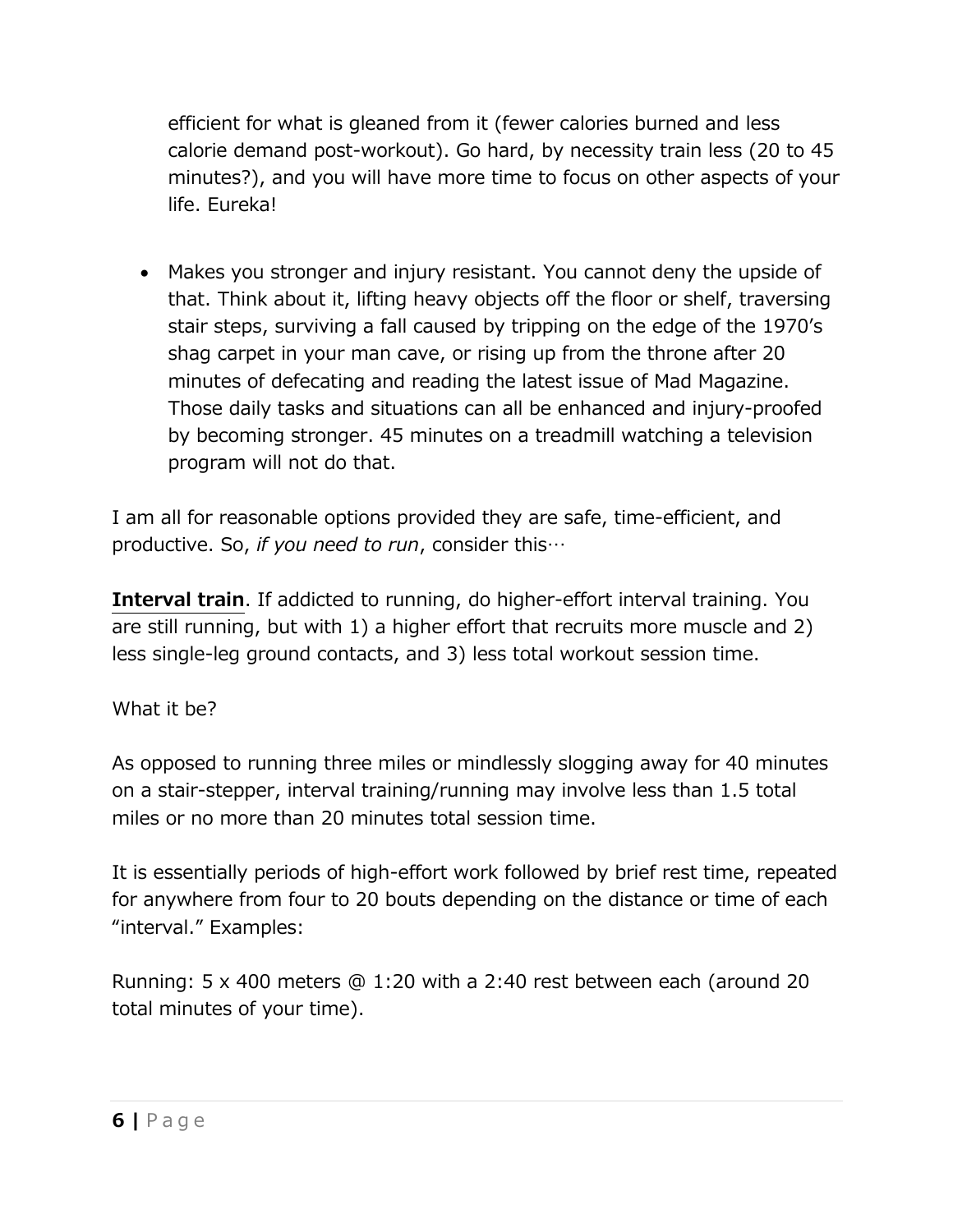Electronic device (a.k.a. cardio machine): 20 x :30 all-out high effort bouts on an elliptical device with a :40 lower or no effort between each (around 25 total minutes of your time).

If you need a ton of interval training options, go to my web site [www.777workouts.com](http://www.777workouts.com/) and you will discover 80 interval workouts (and many other time-efficient workouts, including 350 circuit/boot camp/interval-type workouts to choose from).

## **ONE LAST POINT OF ADVICE**

There is no need to do something every day. Not even five days per week. Think two to four days. Those are schedule-friendly AND ALLOW YOUR BODY TO RECOVER from previous high-effort (productive) training sessions.

Understand your body needs down time/rest days to adapt and grow muscle, replenish energy, and fully recover from hard training. Training hard should be the number one goal if you want real results. That necessitates between session biological recovery. Think about that. Just like recovering and healing a flesh wound or joint sprain. Your body has been compromised and needs TIME to recover and make repairs. In most cases 24 hours is not enough. It may take 48 hours or in some cases three days to fully heal. You must "let it happen" if you want results, otherwise you will end up overtrained/under recovered and more susceptible to injury or illness.

People who train every day do so for one or more of these reasons:

- They are addicted to exercise.
- They think more is better.
- They need to satisfy a social need, "hanging at the gym with their homies."
- They are a competitive athlete and need to practice specific sport skills (completely different than strength & endurance training).
- They do not understand stress-recovery biology.
- They are bored and need a diversion.